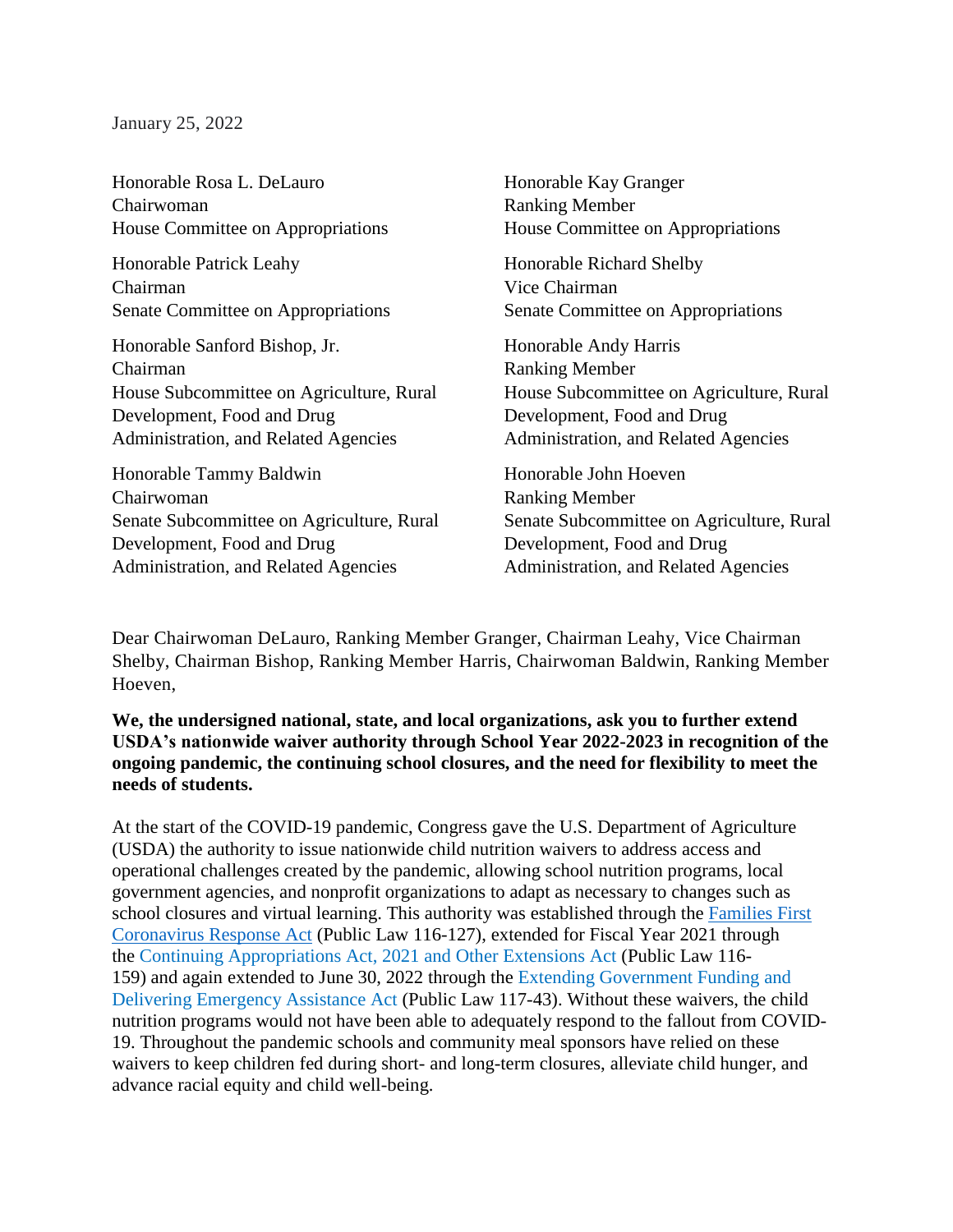Unfortunately, the COVID-19 pandemic is far from over. Families continue to need support, particularly Black, Hispanic, and Indigenous families who disproportionately lack reliable access to healthy meals, and school nutrition departments and community sponsors still struggle to operate under the unique circumstances created by the pandemic. Contrary to where many people thought and hoped we would be at this point in the pandemic, COVID-19 continues to be a threat causing frequent school closures and requiring students to stay home in quarantine and miss meals. Currently short and long-term school closures are occurring constantly across the country. They are due not only to COVID exposures and the need to quarantine but to staffing shortages and teacher burnout. It is unclear when schools and community organizations will be able to fully return to normal operations, particularly in light of omicron and future variants of COVID-19 that may develop.

The authority to provide a nationwide waiver in response to the pandemic, even if it increases program costs, has only been extended to June 30, 2022 and waivers cannot be provided beyond the 2021-2022 school year (which the statute defines as ending each year on June 30). This arbitrary deadline means that summer meal programs will not be able to operate under the same program rules through the entire summer, forcing many providers to stop serving meals or shut down altogether and leaving millions of children without access to healthy meals. The June 30<sup>th</sup> expiration also takes away USDA's ability to respond to the supply chain, operational, and access challenges that are likely despite what will hopefully be the first year back to normal school operations. Moreover, it denies schools and other sponsors the tools and flexibilities they need to recover from the impacts of the pandemic and resume normal operations.

**We, the undersigned national, state and local organizations, ask Congress to further extend USDA's nationwide waiver authority through School Year 2022-2023 to ensure USDA has continued flexibility to respond to the ongoing and evolving impacts of the pandemic as well as its aftermath, and to ensure that the federal child nutrition programs continue to operate and provide healthy snacks and meals to students.** 

Sincerely,

AASA, The School Superintendents Association Academy of Nutrition and Dietetics Afterschool Alliance American Commodity Distribution Association American Heart Association Boys & Girls Clubs of America Bread for the World Center for Biological Diversity Center for Science in the Public Interest Children's Defense Fund Feeding America First Focus Campaign for Children FoodCorps Food Research & Action Center MomsRising